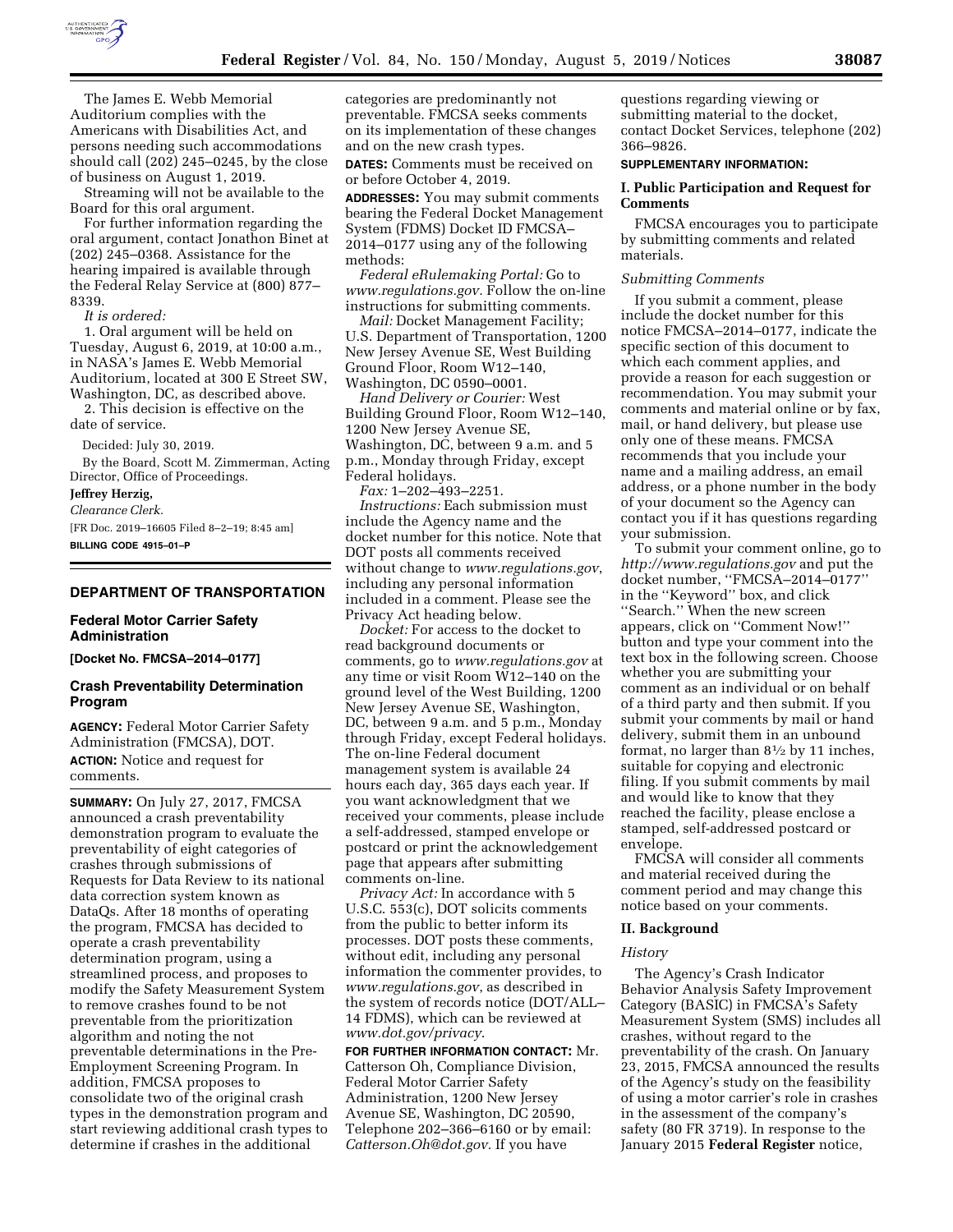the American Trucking Associations (ATA) provided a list of certain types of crashes it considered not preventable and suggested that FMCSA establish a process by which documents could be submitted on these crashes and they could be removed from the motor carriers' records.

In a **Federal Register** notice dated July 12, 2016, FMCSA proposed a demonstration program to determine the efficacy of preventability determinations on certain types of crashes that are generally less complex (81 FR 45210). The Agency proposed to accept Requests for Data Review (RDRs) to evaluate the preventability of certain categories of crashes through its national data correction system known as DataQs. It proposed that a crash challenged through an RDR would be found not preventable when evidence submitted with the RDR established that the crash could not have been averted by an act, or failure to act, by the motor carrier or the driver.

On July 27, 2017, FMCSA published a subsequent **Federal Register** notice

announcing the start of the demonstration program to test eight specific crash types and explaining the details of the program (82 FR 35045). On February 7, 2018, FMCSA published a **Federal Register** notice to clarify how crash types were being defined and to provide other information to help submitters (83 FR 5506).

# *First Set of Crash Types*

To date, FMCSA has reviewed RDRs submitted under one of the following eight crash types:

1. When the commercial motor vehicle (CMV) was struck by a motorist driving under the influence (or related offense);

2. When the CMV was struck by a motorist driving the wrong direction;

3. When the CMV was struck in the rear;

4. When the CMV was struck while it was legally stopped or parked, including when the vehicle was unattended;

5. When the CMV struck an individual committing or attempting to commit suicide by stepping or driving in front of the CMV;

6. When the CMV sustained disabling damage after striking an animal in the roadway;

7. When the crash was the result of an infrastructure failure, falling trees, rocks, or other debris; or

8. When the CMV was struck by cargo or equipment from another vehicle.

#### Statistics

Between August 1, 2017 and May 31, 2019, 12,249 RDRs were submitted to FMCSA. Approximately 56 percent of the submitted RDRs were eligible, meaning they were one of the eight crash types. After reviewing the eligible crashes, approximately 93 percent were found to have been not preventable.

FMCSA maintains statistics on the program on its website at [www.fmcsa.dot.gov/crash](http://www.fmcsa.dot.gov/crash-preventability-demonstration-program)[preventability-demonstration-program.](http://www.fmcsa.dot.gov/crash-preventability-demonstration-program) As of May 31, 2019, information from the program is as follows:

# TABLE 1—CRASH PREVENTABILITY PROGRAM DETERMINATIONS BY CRASH TYPE

| Crash type                                                                  | <b>Total RDRs</b> | Not preventable | Preventable | Undecided |
|-----------------------------------------------------------------------------|-------------------|-----------------|-------------|-----------|
| 1. When the commercial motor vehicle (CMV) was struck by a motorist         |                   |                 |             |           |
|                                                                             | 417               | 386             | 12          | 19        |
| 2. When the CMV was struck by a motorist driving the wrong direction        | 365               | 334             |             | 25        |
|                                                                             | 3.927             | 3,675           | 49          | 203       |
| 4. When the CMV was struck while legally stopped or parked, including       |                   |                 |             |           |
|                                                                             | 444               | 413             | я           | 23        |
| 5. When the CMV was struck by an individual committing or attempting        |                   |                 |             |           |
| to commit suicide by stepping or driving in front of the CMV                | 17                | 16              |             |           |
| 6. When the CMV sustained disabling damage after striking an animal in      |                   |                 |             |           |
|                                                                             | 218               | 206             |             | 10        |
| 7. When the crash was a result of an infrastructure failure, falling trees, |                   |                 |             |           |
|                                                                             | 82                | 79              |             |           |
| 8. When the CMV was struck by cargo or equipment from another vehi-         |                   |                 |             |           |
| cle                                                                         | 149               | 138             |             |           |
|                                                                             |                   |                 |             |           |
| Total                                                                       | 5,619             | 5.247           | 83          | 289       |

As of May 31, 2019, 3,558 unique carriers had submitted RDRs. Of these, 1,750 carriers submitted 1 RDR, 1,618 carriers submitted between 2 and 9 RDRs, and 190 carriers submitted 10 or more RDRs. The highest number of RDRs submitted by 1 carrier was 254 RDRs.

For the majority of crashes that were determined to be preventable, the driver was operating with an out of service (OOS) condition under the North American Standard OOS Criteria, including that the driver was not properly licensed on the day of the crash. The Agency was clear in its July 2017 **Federal Register** notice that in these circumstances, crashes would be found to be preventable.

The undecided determinations were largely due to the submitter's failure to provide, after FMCSA's request, documentation confirming the validity of the driver's commercial driver's license (CDL) or medical certification on the date of the crash, or would found to be undecided because the documentation provided contained conflicting information about the submitter's actions in the crash.

# *Review Processes*

FMCSA has used contract resources to complete two stages of review within the DataQs system. In stage 1, the reviewer collects all documents related to the crash from the submitter and FMCSA systems including the Motor

Carrier Management Information System (MCMIS) crash report, the Commercial Driver's License Information System (CDLIS) driver history record, any postcrash inspection report, the Driver Information Resource, any recent enforcement information for the motor carrier, and any media reports about the crash.

If the CDLIS record has been updated since the date of the crash, the reviewer requests documentation of the CDL or medical certificate on the date of the crash. In the cases of fatal crashes, the reviewer requests the CMV driver's post-crash drug and alcohol test results.

In stage 2, an experienced crash report reviewer evaluates all of the documents from the submitter and stage 1. Based on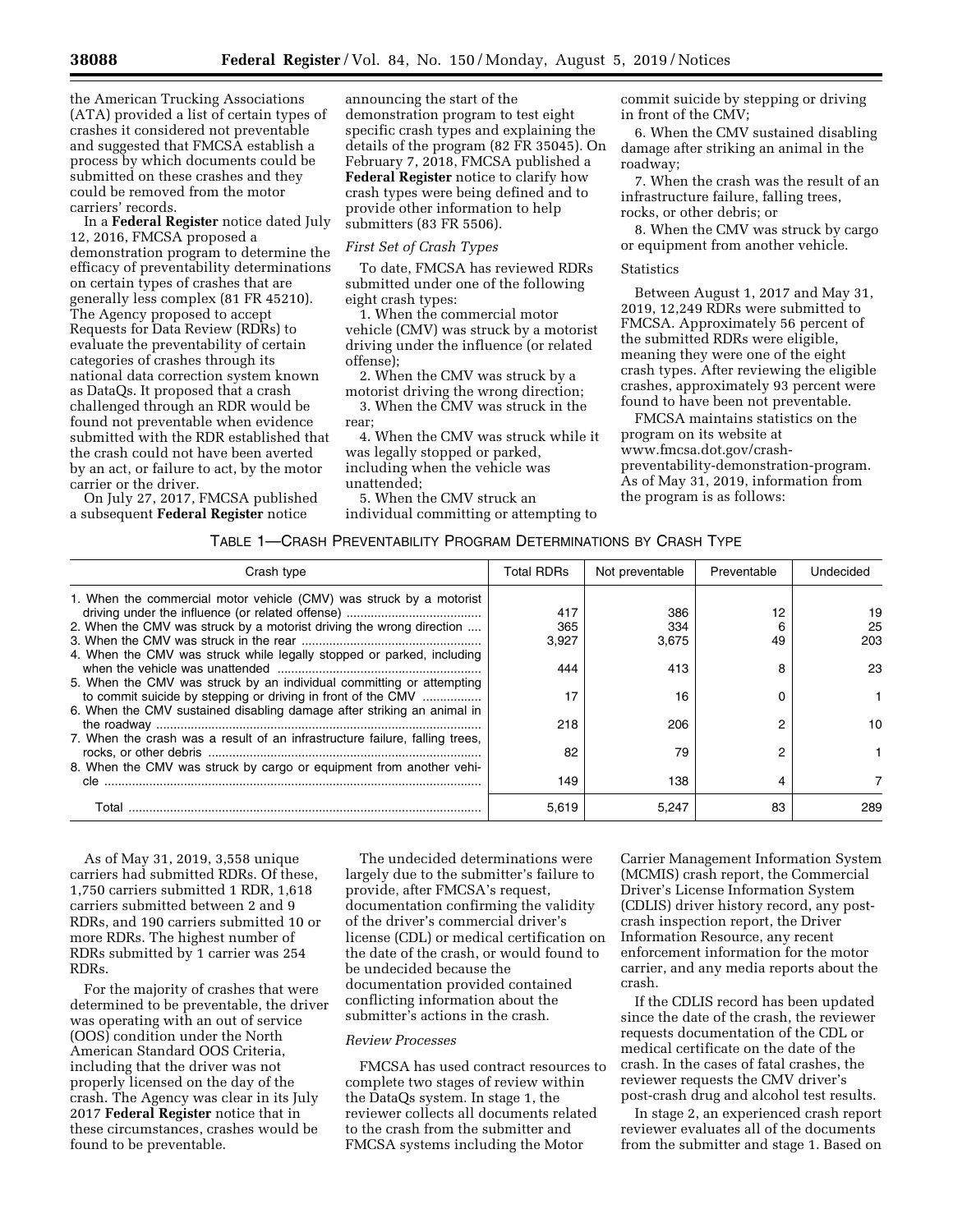the evidence reviewed, the stage 2 reviewer makes a recommendation to FMCSA as to whether the submitter demonstrated, through compelling evidence, that the crash was not preventable.

An FMCSA employee reviews the evidence collected and considered by the stage 2 reviewer and the recommendation and makes the determination. If FMCSA agrees with the recommendation of not preventable, the crash is posted for public input on the DataQs system for 30 days. Any new documents or data will be reviewed and considered before FMCSA makes a final determination. At this time, the DataQs public input functionality has been used only two times, to provide additional information from the submitter and to make a general comment about not preventable crashes that was not crash specific.

In addition, as announced in the Agency's February 2018 **Federal Register** notice, the Agency recognized that some parties involved in the crash might not be able to provide input within 30 days. The Agency is maintaining a list of not preventable final determinations on its website at *[https://www.fmcsa.dot.gov/safety/crash](https://www.fmcsa.dot.gov/safety/crash-preventability-demonstration-program)[preventability-demonstration-program.](https://www.fmcsa.dot.gov/safety/crash-preventability-demonstration-program)*  This list is updated monthly. If at any time a party has information and documentation to counter a determination, FMCSA will accept that information at *[crash.preventability@](mailto:crash.preventability@dot.gov) [dot.gov](mailto:crash.preventability@dot.gov)* and may change the determination. To date, no emails have been received with information contrary to a determination.

Final determinations (*i.e.,* not preventable, preventable, undecided) made through this demonstration program are noted on the Agency's public SMS website within 60 days. No crashes are removed from the SMS Crash Indicator BASIC. However, a logged-in motor carrier viewing its own data in SMS sees an alternative percentile and measure with the crashes with not preventable determinations removed. The Crash Indicator BASIC percentiles have never been publicly available and remain available only to motor carriers who log in to view their own data, as well as to FMCSA and law enforcement users.

#### *Submitted Documents*

FMCSA has not required submitters to provide any specific documentation. The burden is on the submitter to show, by compelling evidence, that the crash was not preventable. FMCSA estimates that 99 percent of submitters of eligible crashes provided Police Accident Reports (PARs). In the limited situations

where a PAR was not submitted and the crash was found to be eligible, another official law enforcement-issued document with sufficient information was provided, such as a State-issued driver information exchange report with sufficient details of the crash.

FMCSA notes that other evidence such as photos and videos significantly improved the Agency's ability to determine: (1) If the crash met one of the eligible crash types or not; and, if eligible, (2) preventability. Internal company documents and insurance reports were provided by some submitters but, when reviewed on their own, did not generally provide compelling evidence.

# *Effectiveness Analysis*

FMCSA conducted a preliminary analysis of the 2-year demonstration program. A copy of the Agency's analysis using 18 months of safety data is included in the docket for this notice. This analysis quantified the program's impacts in terms of: (1) Number of carriers impacted; (2) size of SMS percentile changes; and (3) future crash rate of identified carriers like is calculated in the Agency's SMS effectiveness analysis.

In summary, the carriers that have Not Preventable crashes removed through the demonstration program see a reduction in their Crash Indicator BASIC percentiles. The analysis team found a negligible impact on SMS effectiveness after removing Not Preventable crashes. Regardless of whether Not Preventable crashes are removed, carriers identified in SMS, when considering all BASICs, have a crash rate 97% higher than those not identified. The lack of an impact is mainly a result of the small number of carriers affected by the removal of Not Preventable crashes. Only 169 and 208 carriers are expected to gain and lose alert in the Crash Indicator BASIC, respectively, which is a small fraction (2%) of the 8,634 carriers identified in the Crash Indicator BASIC.

Small carriers that have Not Preventable crashes removed through the demonstration program have the largest reductions in their Crash Indicator BASIC percentiles, mainly by dropping below the data sufficiency threshold. However, most of the small carrier population, did not participate. To improve representation, small carriers could be encouraged participate in the Agency's future program.

### Implementation Proposal

# *Changes to Eligible Crash Types*

FMCSA proposes two changes to the original eight crash types. First, FMCSA would combine the crash type involving infrastructure failures and debris with the crash type for CMVs struck by cargo and equipment. The distinction between these two crash types did not result in different determinations and, in some cases, required submitters to resubmit their RDRs under the other crash type. In addition, FMCSA is changing the ''Motorist Under the Influence'' crash type to ''Individual Under the Influence'' to include pedestrians and bicyclists. As a result, the revised crash types are:

1. Struck in rear—Crashes would qualify when the striking vehicle was directly behind the submitter's vehicle prior to the crash and strikes the CMV on the back plane. This crash type does not include side swipes or when the point of impact was on the side toward the rear of the truck/trailer.

2. Legally stopped or parked—Crashes would qualify if the CMV was stopped at a light, stop sign or other traffic control device, stopped for railroad crossings or school buses, or was parked. This crash type does not include crashes that occurred when the CMV was stopped in traffic.

3. Suicides or Suicide Attempts— Crashes would qualify if the submitter provided evidence that the CMV struck an individual committing or attempting to commit suicide. This crash type does not include action where a vehicle or pedestrian enters the CMV's path with no documented reason.

4. Wrong Direction—Crashes would qualify only if the CMV was struck after the other vehicle fully crossed the center line or median, or the other driver was driving in the wrong direction (*e.g.,* driving southbound in the northbound lanes of an interstate or opposite on a one-way road). To qualify for this crash type the other vehicle was operating in the opposing direction before the crash. This crash type does not include when the vehicle partially crosses the center line or when the involved vehicles were traveling in the same direction. This crash type also does not include when the CMV crossed into the other lane.

5. Animal Strikes—Crashes would qualify only if the CMV struck the animal. This would not include crashes where the CMV crashed avoiding the animal.

6. Individuals Under the Influence— This crash type would require evidence that the CMV was struck by an individual who was operating ''under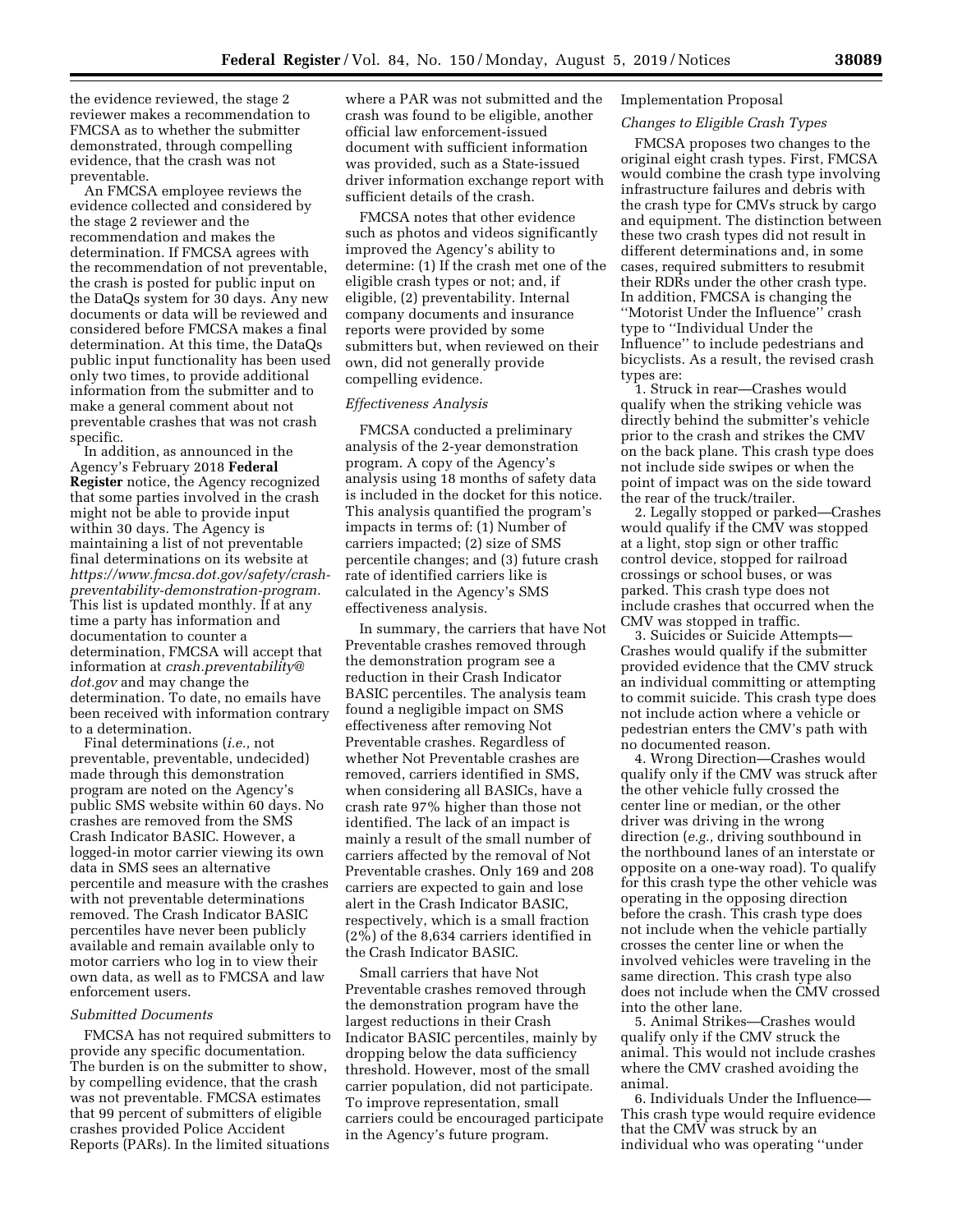the influence'' (or related violation such as operating while intoxicated), according to the legal standard of the jurisdiction in which the crash occurred, to include either alcohol or drug test results, an arrest, a citation/ violation, or a refusal.

7. Infrastructure failure or struck by cargo, equipment or debris—This crash type would be changed to include any cargo and equipment, not just fallen cargo and equipment. This would include crashes when the cargo or equipment on a vehicle shifts or extends into the path of travel. This crash type would not include when the CMV was struck by another vehicle that was not being transported as cargo.

In addition, FMCSA proposes to test the following additional crash types. These crashes were frequently submitted during the demonstration program, but did not qualify for one of the original crash types. However, the PARs provided sufficient information to reach a preventability determination.

8. When the CMV is struck on the side in the rear—These crashes would include when the CMV is struck on the side at the rear of the CMV when the other driver was in another lane before the crash and strikes the CMV at the side. For example, this would include when the PAR indicates that the CMV was struck at the 5:00 or 7:00 point of impact;

9. When the CMV is struck by a vehicle that did not stop or slow in traffic—These crashes are when the CMV is stopped in a traffic lane due to traffic. This would include when the CMV is struck on the side;

10. When the CMV is struck by a vehicle that failed to stop at a traffic control device (*e.g.,* stop sign, red light or yield);

11. When the CMV is struck by a vehicle that was making a U-turn or illegal turn;

12. When the CMV is struck by a driver who experiences a medical issue which causes the crash;

13. When the CMV is struck by a driver who admits falling asleep or admits distracted driving (*e.g.,*  cellphone, GPS, passengers, other);

14. When the crash involved an individual ''under the influence'' (or related violation such as operating while intoxicated), according to the legal standard of the jurisdiction in which the crash occurred, even if the CMV was struck by another vehicle involved in the crash and not by the individual under the influence. The standards for test results, arrest or a citation would continue to apply; or

15. When the crash involved a driver operating in the wrong direction, even

if the CMV was struck by another vehicle involved in the crash and not by the driver operating in the wrong direction. The standard for the other wrong direction vehicle to be completely operating in the wrong lane (*e.g.,* completely across the center line or over a median) or the other driver was driving in the wrong direction (*e.g.,*  driving southbound in the northbound lanes of an interstate or opposite on a one-way road.) to qualify for this crash type.

FMCSA expects to analyze these additional crash types for 24 months but may announce changes earlier if: (1) Certain crash types cannot be consistently reviewed; (2) these crash types result largely in preventable or undecided determinations; or (3) there is sufficient information to make recommendations for future implementation.

### *SMS and PSP Changes*

Effective for crashes on or after August 1, 2019, for any of the 15 types noted above, FMCSA would continue to display the crashes in SMS with notations of not preventable, preventable or undecided but would remove crashes with not preventable determinations from the SMS Crash Indicator BASIC calculation. FMCSA will also note the not preventable determinations in PSP. FMCSA proposes that preventable determinations would not be noted in PSP because the driver may not be aware when the motor carrier submits a crash that results in a preventable determination. The Agency is specifically interested in receiving comments on this issue.

As crashes in SMS are only displayed for 2 years, notations in SMS for crashes reviewed during the demonstration program will remain for 2 years from the date of the crash. Crashes reviewed during the demonstration program will not be removed from calculation of the SMS Crash Indicator BASIC but motor carriers will still have access to the alternative measures and percentiles.

The Agency has an interest in maintaining transparent and accurate safety performance data. The Agency also believes that removing not preventable crashes from the SMS may provide additional safety incentives to carriers that are not reflected in the effectiveness study, but requests comments on this issue.

The proposed changes to SMS would go into effect only after comments to this notice are fully reviewed and any needed changes addressed. In addition, FMCSA needs to implement information technology system changes, specifically in the DataQs system, to sustain longer term operations and reduce costs and improve efficiencies.

As a result, the changes proposed in this notice would not go into effect until these steps, and other needed implementation actions, are completed and the Agency publishes a follow up **Federal Register** notice.

# *Impact of SMS Changes*

Once FMCSA begins removing crashes from the Crash Indicator BASIC, and because SMS is a relative system, the calculation may increase the Crash Indicator BASIC percentiles of other carriers. As a result, a motor carrier that does not have any additional crashes may see its Crash Indicator BASIC percentile increase because its peers submitted RDRs and crashes were found to be not preventable and were removed from the calculations.

Although removing not preventable crashes from the calculation of the Crash Indicator BASIC may identify a different set of carriers for intervention, the Crash Indicator BASIC percentiles have never been publicly available and will remain available only to motor carriers who log in to view their own data, as well as to FMCSA and law enforcement users. This change would not change any carrier's safety fitness rating or ability to operate, nor would it establish any obligations or impose legal requirements on any motor carrier. This change also would not change how the Agency makes enforcement decisions.

# *End of Demonstration Program and Start of New Program*

FMCSA proposes to continue accepting crashes occurring on or after June 1, 2017, and through July 31, 2019, until September 30, 2019. This will allow RDRs for crashes occurring in July 2019 to be submitted, reviewed and preventability determinations noted in SMS.

FMCSA is preparing to be able to accept the 15 crash types noted above in DataQs on or about October 1, 2019. Submitters will be able to submit crashes occurring on or after August 1, 2019, for all 15 crash types. As a result, there is no gap in time for submissions of RDRs.

#### *Public Input Changes*

As previously noted, FMCSA has not received public input on any of the crashes. As a result, FMCSA proposes to cease the 30-day public input period and cease the practice of publishing preliminary not preventable determinations. This will allow RDRs to be closed with not preventable determinations without the 30-day